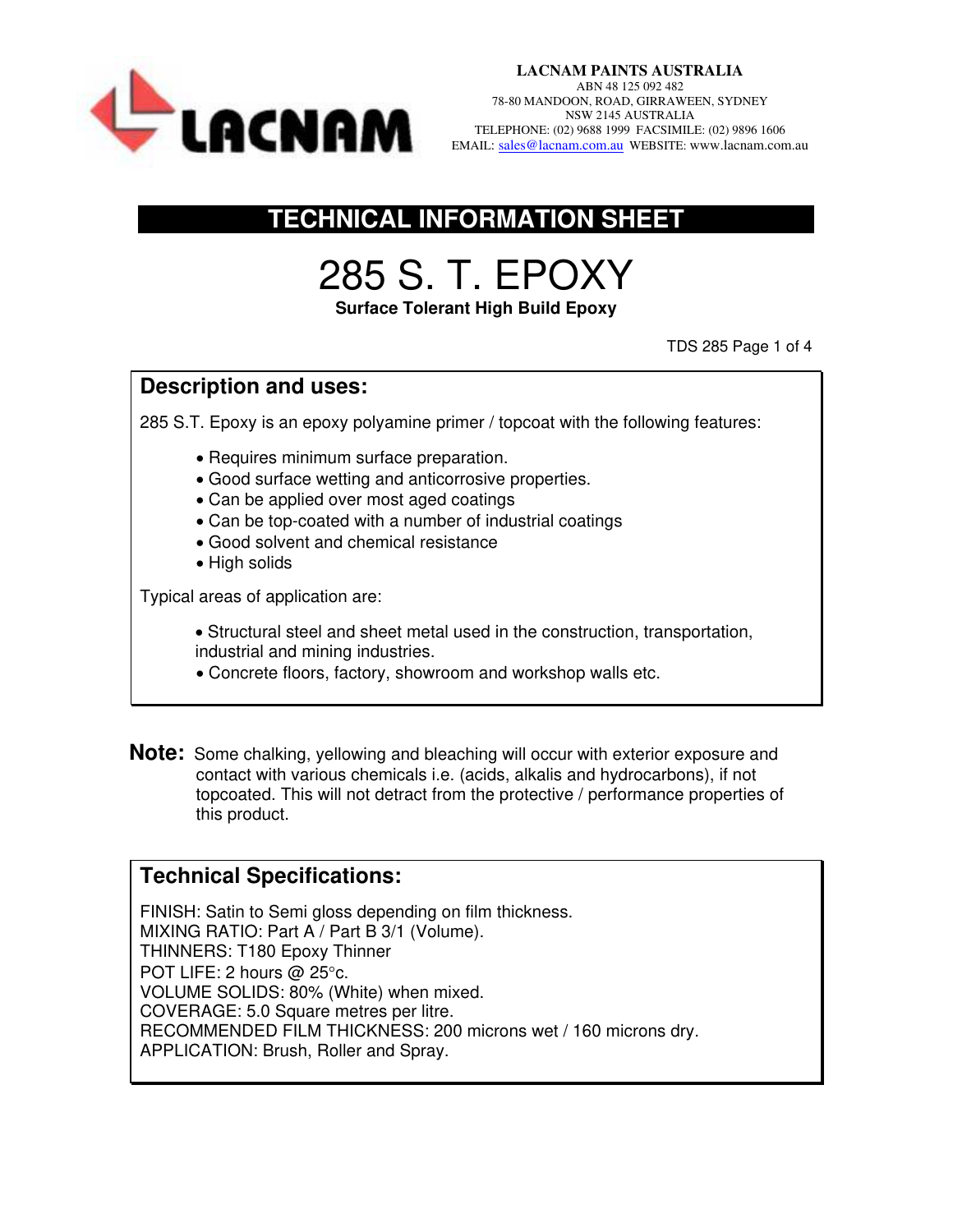# **285 S. T. EPOXY**

TDS 285 Page 2 of 4

| <b>Technical Specifications:</b>                                                                                                                                                                                                                                                                                                                                                                                                                 |                                       |                |                  |  |  |
|--------------------------------------------------------------------------------------------------------------------------------------------------------------------------------------------------------------------------------------------------------------------------------------------------------------------------------------------------------------------------------------------------------------------------------------------------|---------------------------------------|----------------|------------------|--|--|
| <b>Cure:</b> (25'C & 50% Humidity) at 160 micron DFT.                                                                                                                                                                                                                                                                                                                                                                                            |                                       |                |                  |  |  |
| <b>Touch</b>                                                                                                                                                                                                                                                                                                                                                                                                                                     |                                       | <b>Handle</b>  | <b>Full Cure</b> |  |  |
|                                                                                                                                                                                                                                                                                                                                                                                                                                                  | 5 Hours                               | 16 Hours       | 7 Days           |  |  |
|                                                                                                                                                                                                                                                                                                                                                                                                                                                  | <b>Recoat:</b> (25'C & 50% Humidity). |                |                  |  |  |
|                                                                                                                                                                                                                                                                                                                                                                                                                                                  | <b>Enamel</b>                         | 2 Pack (A & B) | <b>Itself</b>    |  |  |
| Min                                                                                                                                                                                                                                                                                                                                                                                                                                              | 16 Hours                              | 16 Hours       | 16 Hours         |  |  |
|                                                                                                                                                                                                                                                                                                                                                                                                                                                  | Max 36 Hours                          | 5 Days         | 28 Days          |  |  |
| The above recoat times are a guide only as factors such as thinners used, film<br>thickness, ventilation, substrate temperature etc need to be taken into account. Ensure<br>285 ST Epoxy is free of contaminants before overcoating, clean with T192 (Wax &<br>Grease Remover).<br>Overcoating after the suggested maximum time could reduce intercoat adhesion<br>between coats. Abrade and clean 285 ST Epoxy surface with T192 (Wax & Grease |                                       |                |                  |  |  |
| Remover) before overcoating.                                                                                                                                                                                                                                                                                                                                                                                                                     |                                       |                |                  |  |  |

| <b>APPLICATION DETAILS - PAINTING SYSTEMS</b> |                                 |             |                      |
|-----------------------------------------------|---------------------------------|-------------|----------------------|
| $D.F.T.$ um                                   |                                 |             |                      |
| System                                        | 1 <sup>st</sup> Coat            | $120 - 160$ | $\vert$ 285 ST Epoxy |
|                                               |                                 |             | (Thinner T180)       |
|                                               | $\overline{2}^{\text{nd}}$ Coat | $120 - 160$ | 285 ST Epoxy         |
|                                               |                                 |             | (Thinner T180)       |
|                                               | ord<br>Coat                     |             | Optional             |

| $D.F.T.$ um |                      |             |                               |  |
|-------------|----------------------|-------------|-------------------------------|--|
| System      | 1 <sup>st</sup> Coat | $120 - 160$ | 285 ST Epoxy                  |  |
|             |                      |             | (Thinner T180)                |  |
|             | $2^{nd}$ Coat        | 50-75       | 540, 720 Two-pack topcoat     |  |
|             |                      |             | (Thinner T154 or slow T156 or |  |
|             |                      |             | T159)                         |  |
|             | ord<br>Coat          |             | Optional                      |  |

|        |                      | $D.F.T.$ um |                               |
|--------|----------------------|-------------|-------------------------------|
| System | 1 <sup>st</sup> Coat | 50-100      | 605 Zinc Rich Primer          |
| 3      |                      |             | (Thinner T180)                |
|        | 2 <sup>nd</sup> Coat | $120 - 160$ | 285 ST Epoxy                  |
|        |                      |             | (Thinner T180)                |
|        | 3 <sup>rd</sup> Coat | $50 - 75$   | 540, 720 Two-pack topcoat     |
|        |                      |             | (Thinner T154 or slow T156 or |
|        |                      |             | T159)                         |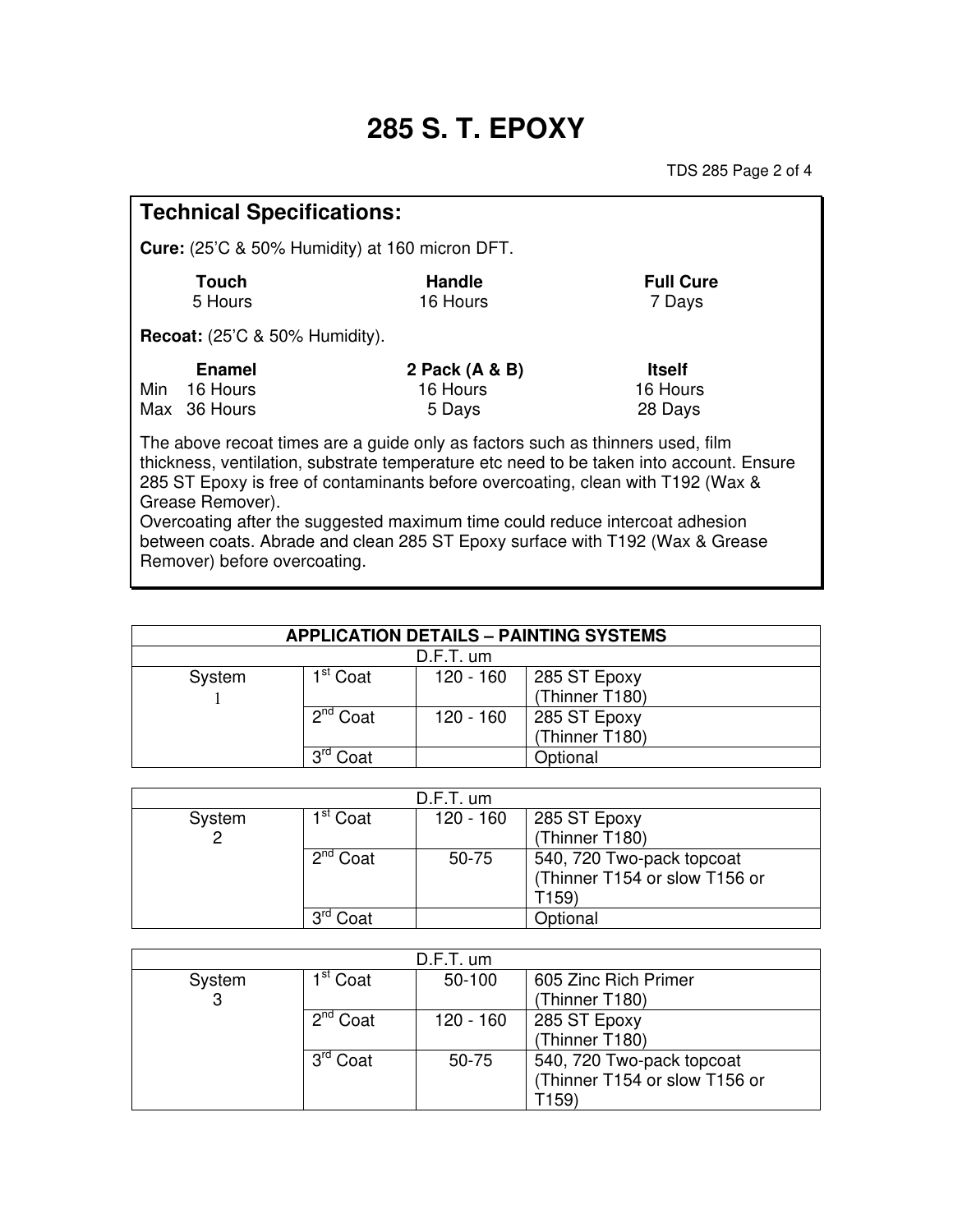## **285 S. T. EPOXY**

TDS 285 Page 3 of 4

| <b>APPLICATION DETAILS - SURFACE PREPARATION</b> |                                         |                    |  |  |
|--------------------------------------------------|-----------------------------------------|--------------------|--|--|
| <b>SUBSTRATE</b>                                 | <b>DETAILS</b>                          | <b>RECOMMENDED</b> |  |  |
|                                                  |                                         | <b>SYSTEM</b>      |  |  |
| <b>Steel</b>                                     | Power tool clean to AS1627.2 class 2    | 1, 2 or 3          |  |  |
|                                                  | Or abrasive blast clean to AS1627.4     |                    |  |  |
|                                                  | Class 2.5 or treat with 212 Metal Clean |                    |  |  |
| Aluminum, Galvanized                             | Light abrasive blast or treat with 212  | 1 or 2             |  |  |
| Steel or Zinc Anneal                             | <b>Metal Clean</b>                      |                    |  |  |
| Concrete and Masonry                             | New concrete must be fully cured.       | 1 or $2$           |  |  |
|                                                  | Light abrasive blast or acid etch       |                    |  |  |
|                                                  | Thin first coat 30% with T180           |                    |  |  |
| <b>Previously Painted</b>                        | Lightly sand glossy areas, wash down    | 1 or 2             |  |  |
| <b>Surfaces</b>                                  | with cleaning solvent                   |                    |  |  |

#### **Surface Preparation:**

- When overcoating; Aged paint coatings should be tested for adhesion using Crosshatch or Crosscut methods. If aged paint coating lifts remove it.
- Remove all rust, oxides, millscale and lose paint from metal surface.
- Round off all sharp edges, welding joints and weld spatter.
- All surfaces to be painted should be clean and free from dust, dirt, oil, grease and moisture.
- All abrasive blast clean ferrous surfaces should be coated within 4 hours to avoid flash rusting.
- Do not apply at temperatures below 10' Celsius. Do not apply at relative humidity above 85%, or when the substrate surface is less than 3' Celsius above dewpond.
- Applied 285 ST Epoxy coat subjected to exterior exposure for extended period of time should be accessed for "Chalking" before applying suitable topcoat to achieve optimum intercoat adhesion.

#### **Application:**

For use by experienced industrial applicators. For best results mechanical mixing of Part A (base) and Part B (hardener) is recommended.

Mix 285 Part A, 3 parts with 1 Part 285 part B. Allow to stand for 10 minutes, and then stir again before using.

Brush or Roller – Thinning not normally required. Conventional Spray – Thin approximately 5-10% and apply 2 coats wet on wet. Airless Spray - Thinning not normally required. Clean Up – T180 or T134 All Purpose Thinner.